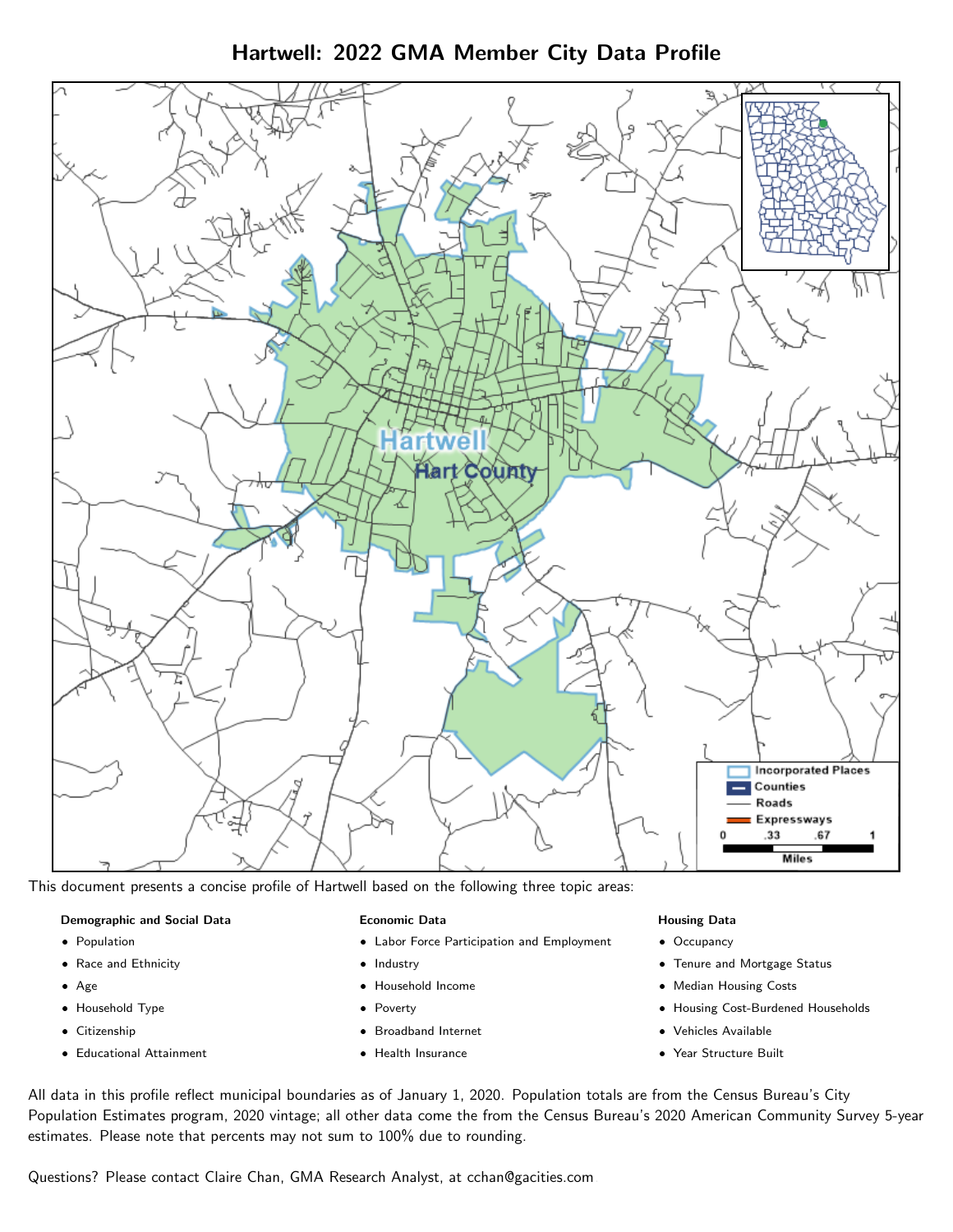# Hartwell: Demographic and Social





**Citizenship** 



Source: American Community Survey, 2020 5-year estimates, table B05002 Source: American Community Survey, 2020 5-year estimates, table B15002

Race and Ethnicity



Source: U.S. Census Bureau, City Population Estimates, 2020 vintage Source: American Community Survey, 2020 5-year estimates, table B03002

## Household Type



Source: American Community Survey, 2020 5-year estimates, table B01001 Source: American Community Survey, 2020 5-year estimates, table B11001

### Educational Attainment



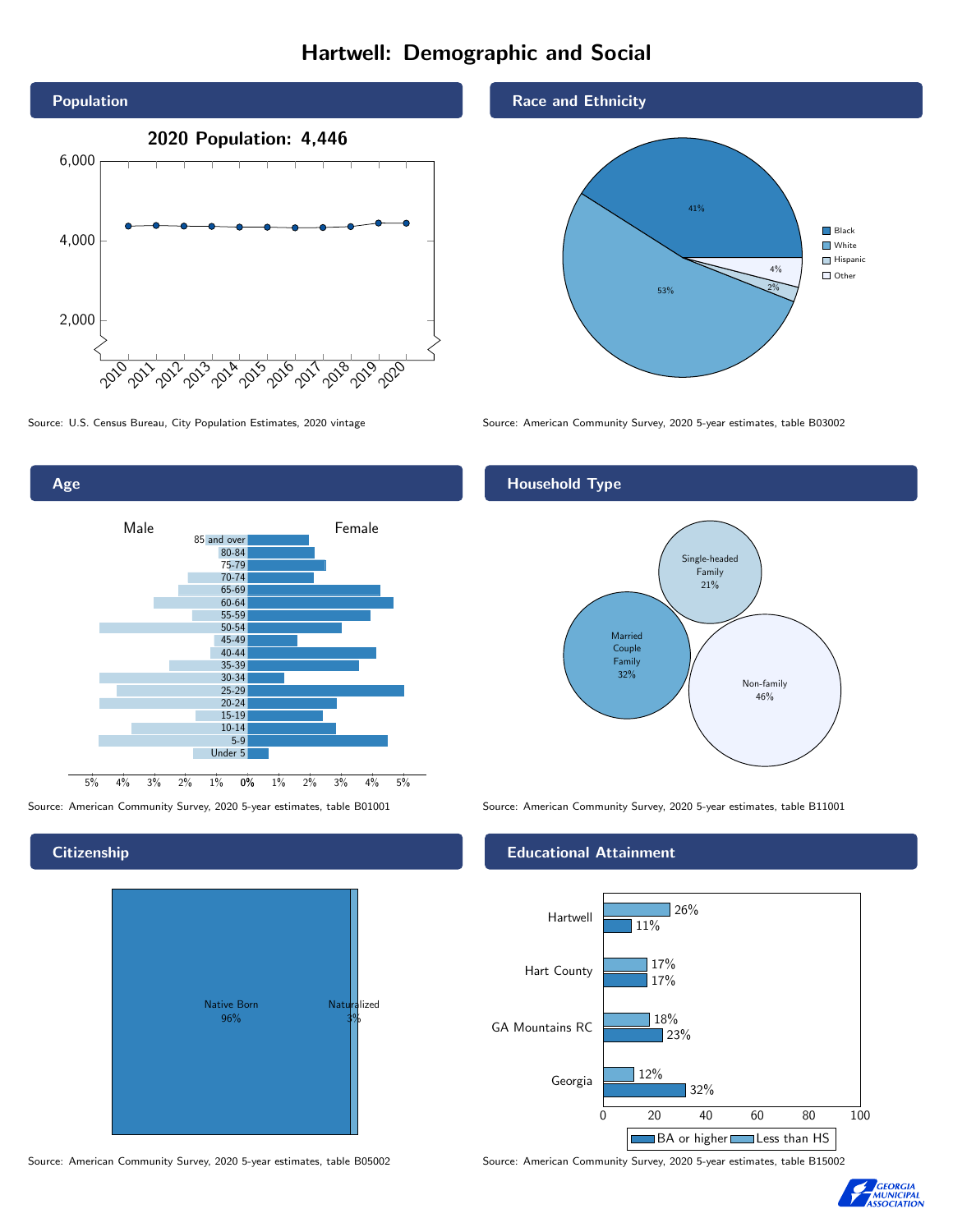# Hartwell: Economic



Source: American Community Survey, 2020 5-year estimates, table B23001 Note: Unemployment rate is based upon the civilian labor force.

### Industry

| Agriculture, forestry, fishing and hunting, and mining      | $1\%$ |
|-------------------------------------------------------------|-------|
| Construction                                                | 7%    |
| Manufacturing                                               | 17%   |
| <b>Wholesale Trade</b>                                      | 2%    |
| Retail Trade                                                | 23%   |
| Transportation and warehousing, and utilities               | $1\%$ |
| Information                                                 | $1\%$ |
| Finance and insurance, real estate, rental, leasing         | 4%    |
| Professional, scientific, mgt, administrative, waste mgt    | 7%    |
| Educational services, and health care and social assistance | 13%   |
| Arts, entertainment, recreation, accommodation, food        | 11%   |
| service                                                     |       |
| Other services, except public administration                | 5%    |
| Public administration                                       | 10%   |

Source: American Community Survey, 2020 5-year estimates, table C24030



Source: American Community Survey, 2020 5-year estimates, tables B19013 and B19025 Source: American Community Survey, 2020 5-year estimates, table B17010



Poverty



### Health Insurance



Source: American Community Survey, 2020 5-year estimates, table B28002 Source: American Community Survey, 2020 5-year estimates, table B18135